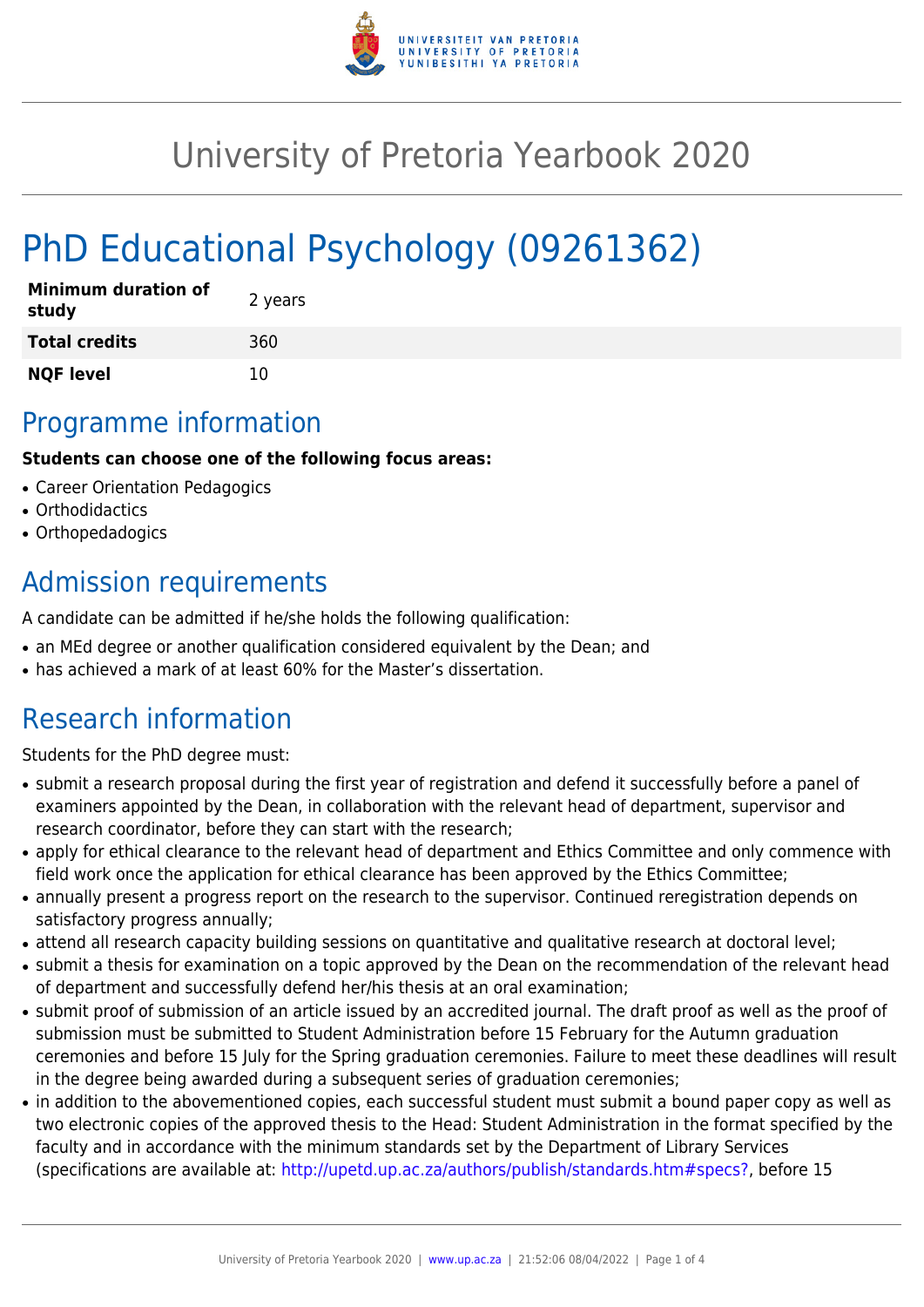

February for the Autumn graduation ceremonies and before 15 July for the Spring graduation ceremonies. Failure to meet these deadlines will result in the degree being awarded during a subsequent series of graduation ceremonies.

Guidelines for the format, submission and defending of the research proposal will be communicated by the relevant head of department .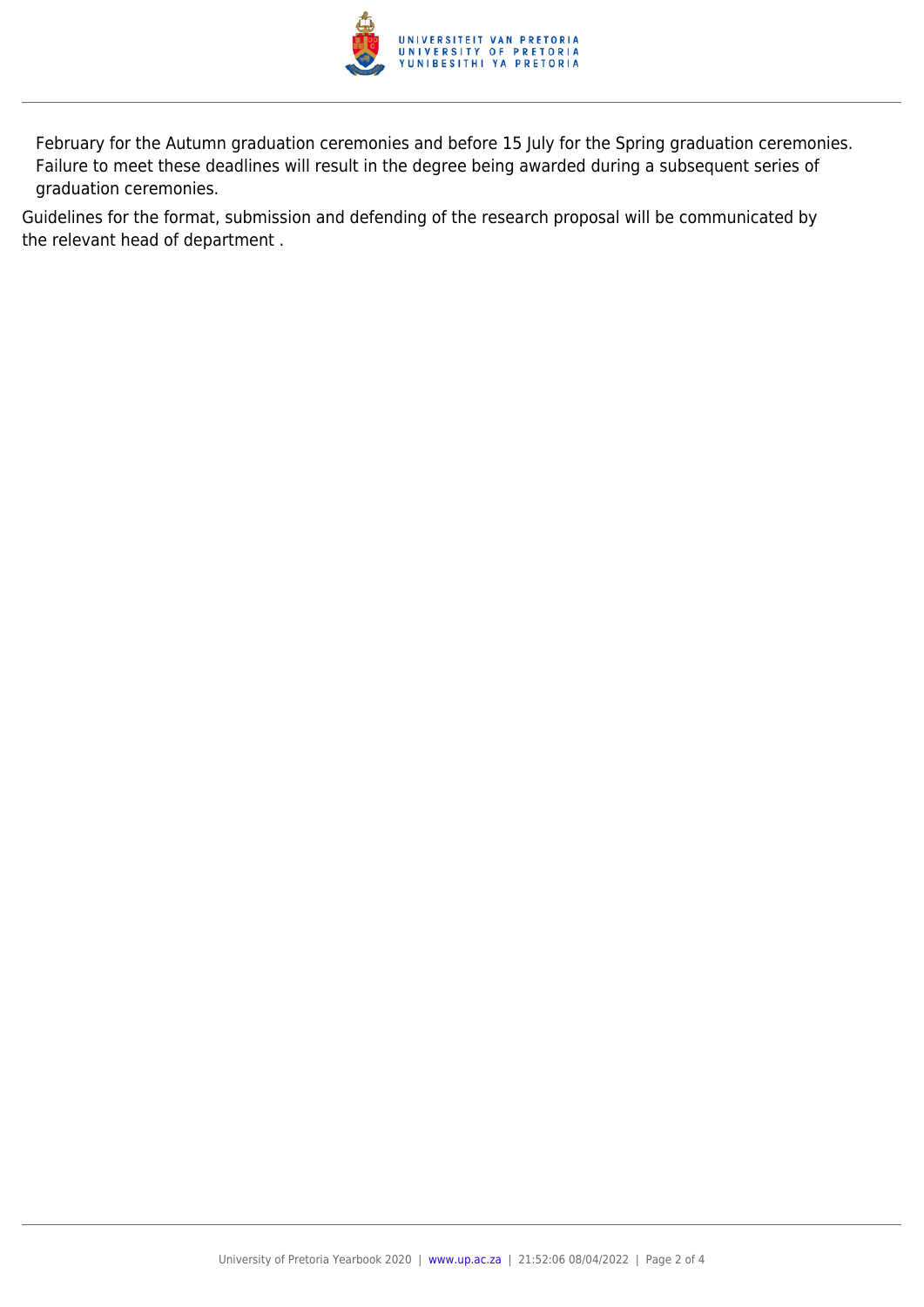

### Curriculum: Year 1

#### **Minimum credits: 360**

#### **Core modules**

[Thesis: Vocational orientation \(Psychology\) 991](https://www.up.ac.za/faculty-of-education/yearbooks/2020/modules/view/BOP 991) (BOP 991) - Credits: 360.00 [Thesis: Orthodidactics \(Psychiatry\) 992](https://www.up.ac.za/faculty-of-education/yearbooks/2020/modules/view/ODK 992) (ODK 992) - Credits: 360.00 [Thesis: Orthopedagogics \(Psychiatry\) 991](https://www.up.ac.za/faculty-of-education/yearbooks/2020/modules/view/OPG 991) (OPG 991) - Credits: 360.00